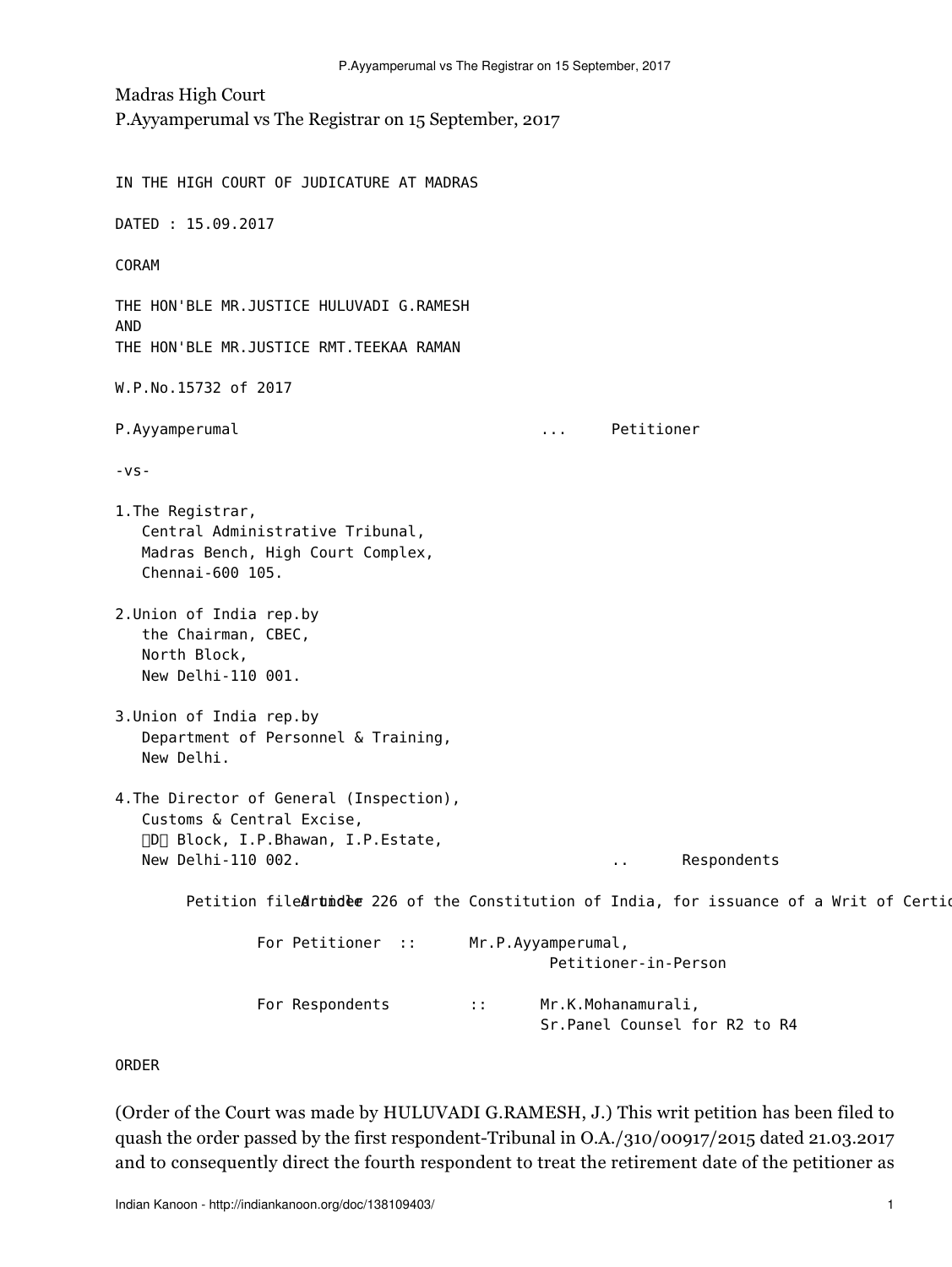01.07.2013 and grant him all the consequential benefits including the pensionary benefits.

2.The case of the petitioner is that he joined the Indian Revenue Service in Customs and Excise Department in the year 1982 and retired as Additional Director General, Chennai on 30.06.2013 on attaining the age of superannuation. After the Sixth Pay Commission, the Central Government fixed 1st July as the date of increment for all employees by amending Rule 10 of the Central Civil Services (Revised Pay) Rules, 2008. In view of the said amendment, the petitioner was denied the last increment, though he completed a full one year in service, ie., from 01.07.2012 to 30.06.2013. Hence, the petitioner filed the original application in O.A.No.310/00917/2015 before the Central Administrative Tribunal, Madras Bench, and by order dated 21.03.2017, the Tribunal rejected the claim of the petitioner by taking a view that an incumbent is only entitled to increment on 1st July if he continued in service on that day. Since the petitioner was no longer in service on 1st July 2013, he was denied the relief. Challenging the order passed by the Tribunal, the present writ petition is filed.

3.The petitioner, appearing as party-in-person, has referred to the judgment passed by this Court in State of Tamil Nadu, rep.by its Secretary to Government, Finance Department and others v. M.Balasubramaniam, reported in CDJ 2012 MHC 6525, wherein the appeal filed by the State challenging the order passed in the writ petition entitling the employee who was similarly placed like that of the petitioner, the benefit of increment on the ground that he has completed one full year of service from 01.04.2002 to 31.03.2003, was rejected. Referring to that judgment, the petitioner has submitted that the said benefit has to be extended to him. He further submitted that even though the above decision squarely covers his case, no mention has been made by the Central Administrative Tribunal as to how that decision is not applicable to him. With regard to the said issue, the petitioner has also referred to the order passed by the Government of Tamil Nadu in G.O.Ms.No.311, Finance (CMPC) Department, dated 31.12.2014, and submitted that in the said G.O., it has been mentioned that the Pay Grievance Redressal Cell has recommended that when the date of increment of a Government servant falls due on the day following superannuation on completion of one full year of service, such service may be considered for the benefit of notional increment purely for the purpose of pensionary benefits and not for any other purpose. Stating so, the petitioner prayed for allowing this writ petition.

4.Heard the learned Senior Panel Counsel appearing for the respondents 2 to 4 on the submissions made by the petitioner and perused the materials available on record.

5.The petitioner retired as Additional Director General, Chennai on 30.06.2013 on attaining the age of superannuation. After the Sixth Pay Commission, the Central Government fixed 1st July as the date of increment for all employees by amending Rule 10 of the Central Civil Services (Revised Pay) Rules, 2008. In view of the said amendment, the petitioner was denied the last increment, though he completed a full one year in service, ie., from 01.07.2012 to 30.06.2013. Hence, the petitioner filed the original application in O.A.No.310/00917/2015 before the Central Administrative Tribunal, Madras Bench, and the same was rejected on the ground that an incumbent is only entitled to increment on 1st July if he continued in service on that day.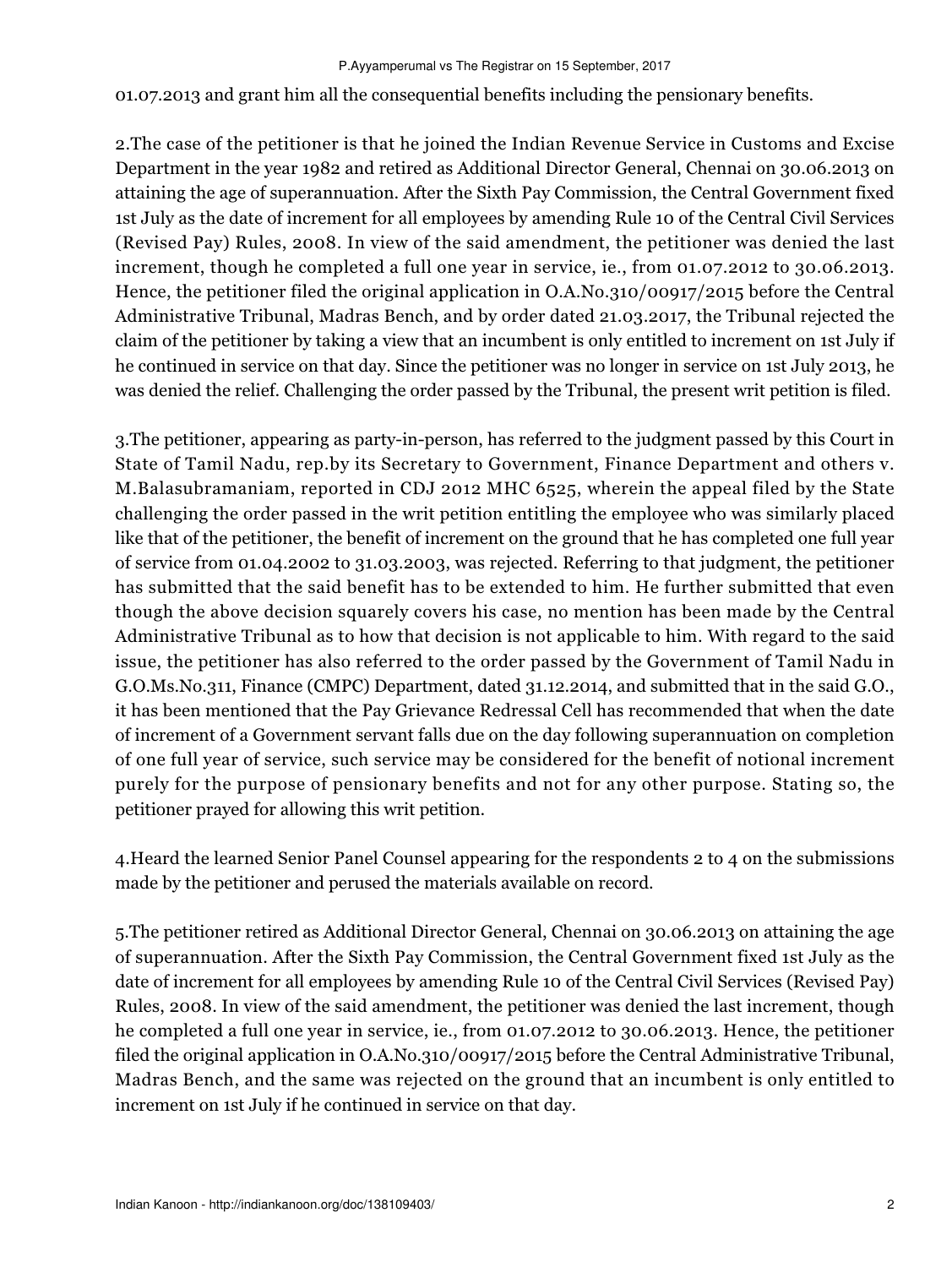6.In the case on hand, the petitioner got retired on 30.06.2013. As per the Central Civil Services (Revised Pay) Rules, 2008, the increment has to be given only on 01.07.2013, but he had been superannuated on 30.06.2013 itself. The judgment referred to by the petitioner in State of Tamil Nadu, rep.by its Secretary to Government, Finance Department and others v. M.Balasubramaniam, reported in CDJ 2012 MHC 6525, was passed under similar circumstances on 20.09.2012, wherein this Court confirmed the order passed in W.P.No.8440 of 2011 allowing the writ petition filed by the employee, by observing that the employee had completed one full year of service from 01.04.2002 to 31.03.2003, which entitled him to the benefit of increment which accrued to him during that period.

7.The petitioner herein had completed one full year service as on 30.06.2013, but the increment fell due on 01.07.2013, on which date he was not in service. In view of the above judgment of this Court, naturally he has to be treated as having completed one full year of service, though the date of increment falls on the next day of his retirement. Applying the said judgment to the present case, the writ petition is allowed and the impugned order passed by the first respondent-Tribunal dated 21.03.2017 is quashed. The petitioner shall be given one notional increment for the period from 01.07.2012 to 30.06.2013, as he has completed one full year of service, though his increment fell on 01.07.2013, for the purpose of pensionary benefits and not for any other purpose. No costs.

```
Index : Yes/No (H.G.R.,J.) (T.K.R.,J.)
Internet : Yes/No 15.09.2017
KM
To
1.The Registrar,
   Central Administrative Tribunal,
   Madras Bench, High Court Complex,
   Chennai-600 105.
2.The Chairman, CBEC,
   Union of India,
   North Block,
   New Delhi-110 001.
3.Department of Personnel & Training,
   Union of India,
   New Delhi. 
4.The Director of General (Inspection),
   Customs & Central Excise,
    D Block, I.P.Bhawan, I.P.Estate,
   New Delhi-110 002.
```